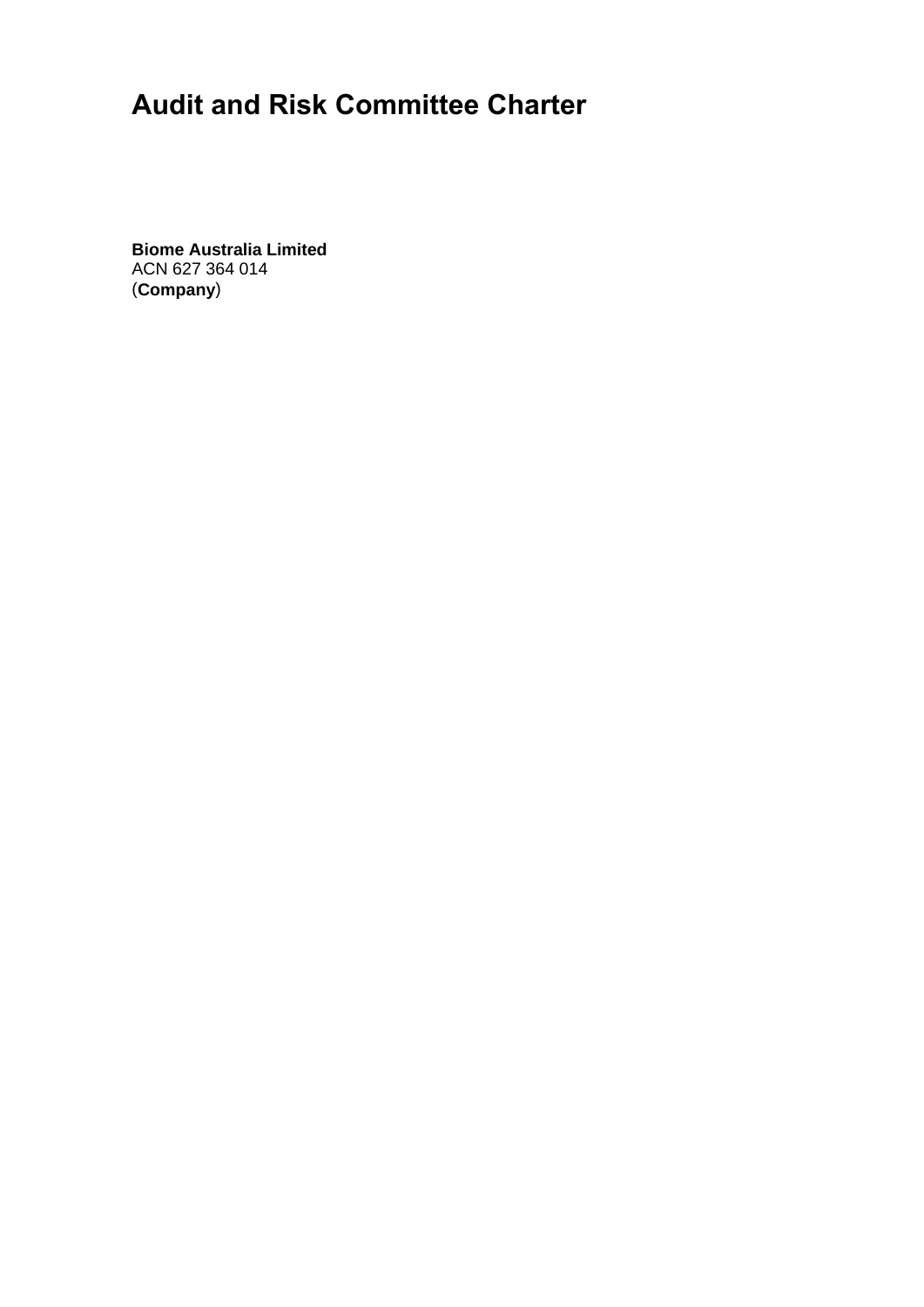#### Page 1

## **Table of Contents**

| 1                                             | <b>Purpose and authority</b>                                                                                                                                                     | 1                                                               |
|-----------------------------------------------|----------------------------------------------------------------------------------------------------------------------------------------------------------------------------------|-----------------------------------------------------------------|
| 1.1<br>1.2                                    | Purpose<br>Authority                                                                                                                                                             | 1<br>1                                                          |
| $\mathbf{2}$                                  | <b>Role of the Committee</b>                                                                                                                                                     | 1                                                               |
| 3                                             | <b>Audit and risk responsibilities</b>                                                                                                                                           | 1                                                               |
| 3.1<br>3.2<br>3.3<br>3.4                      | <b>External reporting</b><br><b>External audit</b><br>Risk management<br>Related party transactions                                                                              | $\mathbf 1$<br>$\boldsymbol{2}$<br>3<br>$\overline{\mathbf{4}}$ |
| 4                                             | <b>Membership</b>                                                                                                                                                                | 4                                                               |
| 4.1<br>4.2<br>4.3<br>4.4<br>4.5<br>4.6        | Composition and size the Committee will consist of:<br>Chairperson<br><b>Technical expertise</b><br>Skills development<br><b>Commitment of Committee members</b><br>Secretary    | 4<br>4<br>4<br>4<br>4<br>4                                      |
| 5                                             | <b>Committee meetings and processes</b>                                                                                                                                          | 4                                                               |
| 5.1<br>5.2<br>5.3<br>5.4<br>5.5<br>5.6<br>5.7 | Meetings<br>Frequency and calling of meetings<br>Quorum<br>Attendance by management and advisors<br>Agenda and documents<br>Access to information and advisors<br><b>Minutes</b> | 5<br>5<br>5<br>5<br>5<br>5<br>5                                 |
| 6                                             | <b>Committee's performance evaluation</b>                                                                                                                                        | 5                                                               |
| 7                                             | <b>Review and publication of charter</b>                                                                                                                                         | 6                                                               |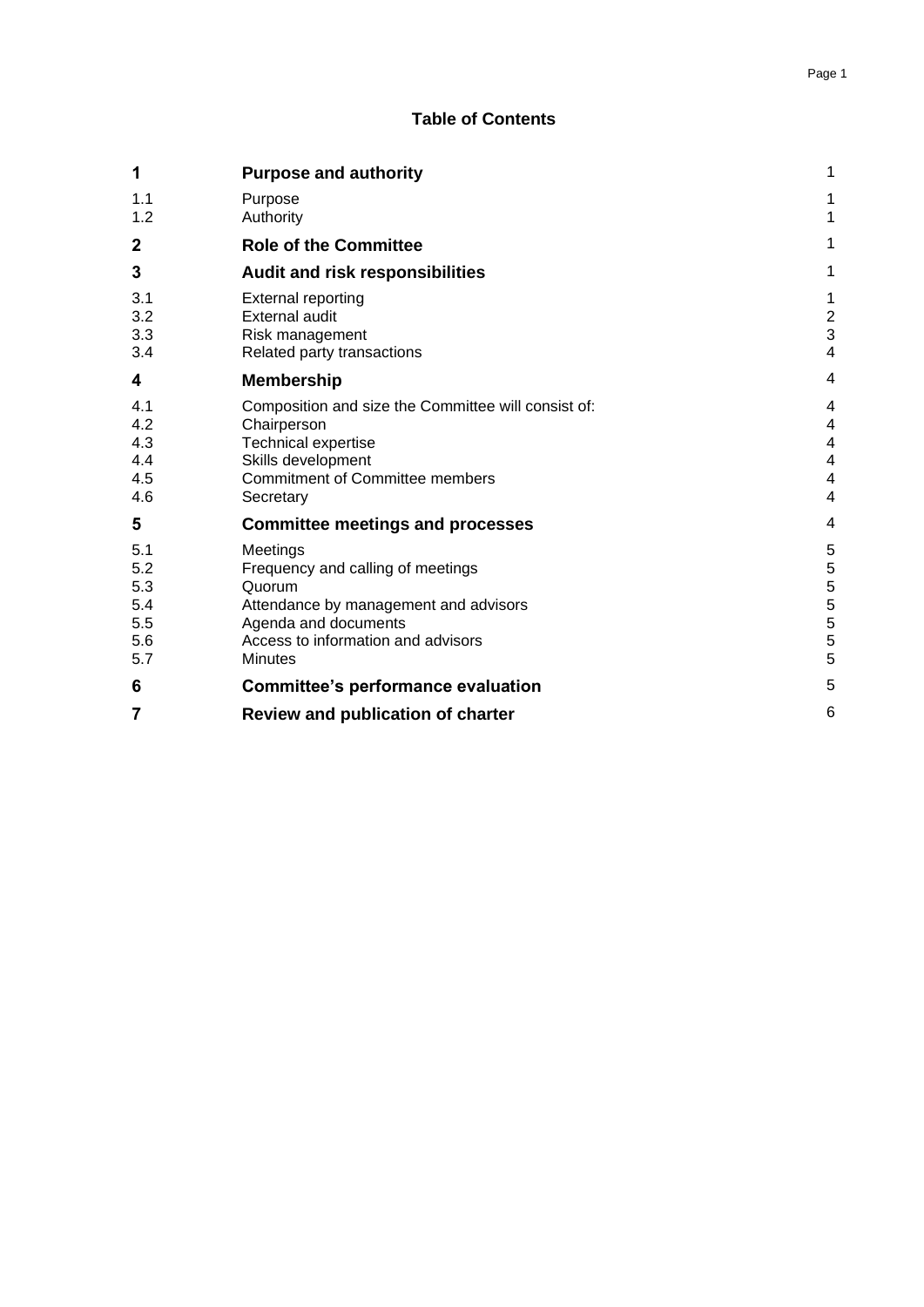## **1 Purpose and authority**

#### 1.1 **Purpose**

The purpose of this Audit and Risk Committee Charter is to specify the authority delegated to the Audit and Risk Committee (**Committee**) by the board of directors of the Company (**Board**) and to set out the role, responsibilities, membership and operation of the Committee.

References in this Charter to the Company include reference to Biome Australia Limited and all of its subsidiaries.

#### 1.2 **Authority**

The Committee is a committee of the Board established in accordance with the Company's constitution and is authorised by the Board to assist it in fulfilling its statutory and regulatory responsibilities. It has the authority and power to exercise the responsibilities set out in this charter and under any separate resolutions of the Board granted to it from time to time.

## **2 Role of the Committee**

The role of the Committee is to assist the Board in carrying out its accounting, auditing and financial reporting responsibilities, including oversight of:

- (a) the integrity of the Company's financial reporting systems, internal and external financial reporting and financial statements;
- (b) the appointment, remuneration, independence and competence of the Company's external auditors;
- (c) the performance of the external audit functions and review of their audits;
- (d) the effectiveness of the Company's system of risk management and internal controls; and
- (e) the Company's systems and procedures for compliance with applicable legal and regulatory requirements.

#### **3 Audit and risk responsibilities**

#### 3.1 **External reporting**

The Committee is responsible for:

- (a) reviewing the appropriateness of the accounting judgements or choices exercised by management in the composition and presentation of financial reports;
- (b) overseeing the preparation of financial reports and reviewing the results of external audits of these reports;
- (c) overseeing the preparation of any reports to be released to the market that are not audited or reviewed by an external auditor and disclosing the Company's process to verify the integrity of any such report;
- (d) reviewing the Company's Whistleblower Policy annually to ensure it is up to date;
- (e) assessing significant estimates and judgements in financial reports by examining the processes used to derive material estimates and judgements and seeking verification of those estimates from external auditors;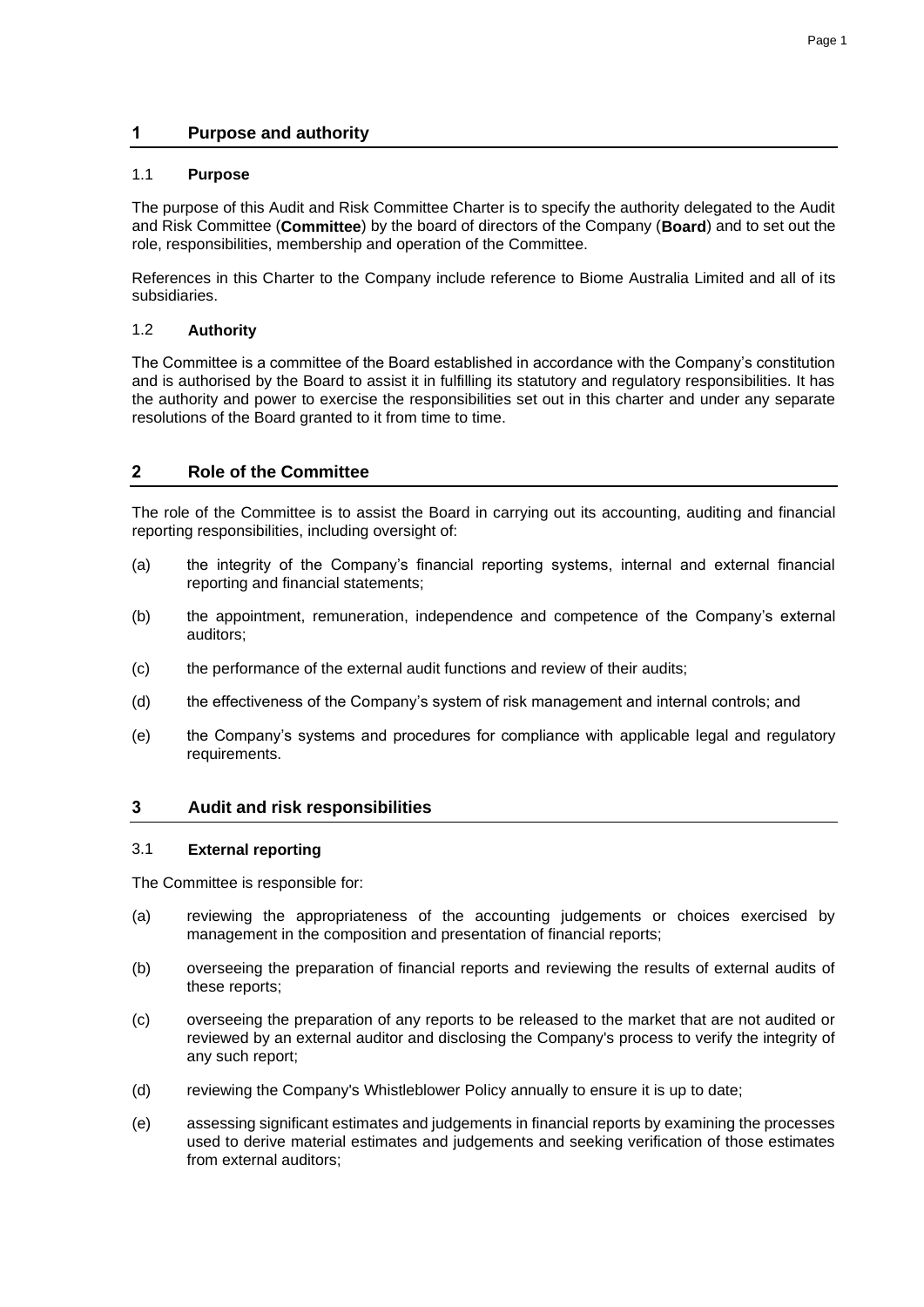- (f) reviewing and making recommendations in relation to the adequacy of the Company's corporate reporting processes and internal control framework;
- (g) reviewing management's processes for ensuring and monitoring compliance with laws, regulations and other requirements relating to the preparation of accounts and external reporting by the Company of financial and non-financial information;
- (h) assessing (before publication) whether external reporting is consistent with the understanding of the Committee members and otherwise provide a true and fair view of, the financial position and performance of the Company;
- (i) reviewing material documents and reports prepared for lodgement with regulators, assessing their impact on the Company and making recommendations to the Board on their approval or amendment;
- (j) ensuring that a comprehensive process is established to capture issues for the purpose of continuous reporting to ASX;
- (k) reviewing the completeness and accuracy of the Company's main corporate governance practices as required by the ASX Listing Rules;
- (l) assessing information from external auditors that affects the quality of financial reports;
- (m) asking the external auditor for an independent judgement about the appropriateness of the accounting principles used and the clarity of financial disclosure practices used by the Company;
- (n) assessing solvency and the going concern assumption;
- (o) assessing the management of non-financial information in documents to ensure that conflicts with financial statements and other documents do not occur; and
- (p) recommending to the Board whether the financial and non-financial statements should be signed based on the Committee's assessment of them.

#### 3.2 **External audit**

The Committee is responsible for:

- (a) making recommendations to the Board on the appointment and remuneration of the external auditor and, if appropriate, recommending that tenders be called to assist in deciding which external auditor should be recommended;
- (b) reviewing the fees payable to the external auditor for audit and non-audit work;
- (c) making recommendations to the Board on the rotation of the audit engagement partner;
- (d) agreeing the terms of engagement of the external auditor before the start of each audit;
- (e) reviewing the external auditor's fee and being satisfied that an effective, comprehensive and complete audit can be conducted for the external auditor's set fee;
- (f) monitoring the effectiveness and independence of the external auditor, and periodically assessing their performance;
- (g) reviewing the external auditor's independence based on the external auditor's relationships and services with the Company and other organisations;
- (h) assessing whether the external auditor's provision of non-audit services impairs or appears to impair their judgement or independence and, if required, developing polices for Board approval to ensure this does not occur;
- (i) making recommendations to the Board on the removal of the external auditor;
- (j) ensuring that any recommendation to replace the external auditor is carefully evaluated before the Board makes a final decision;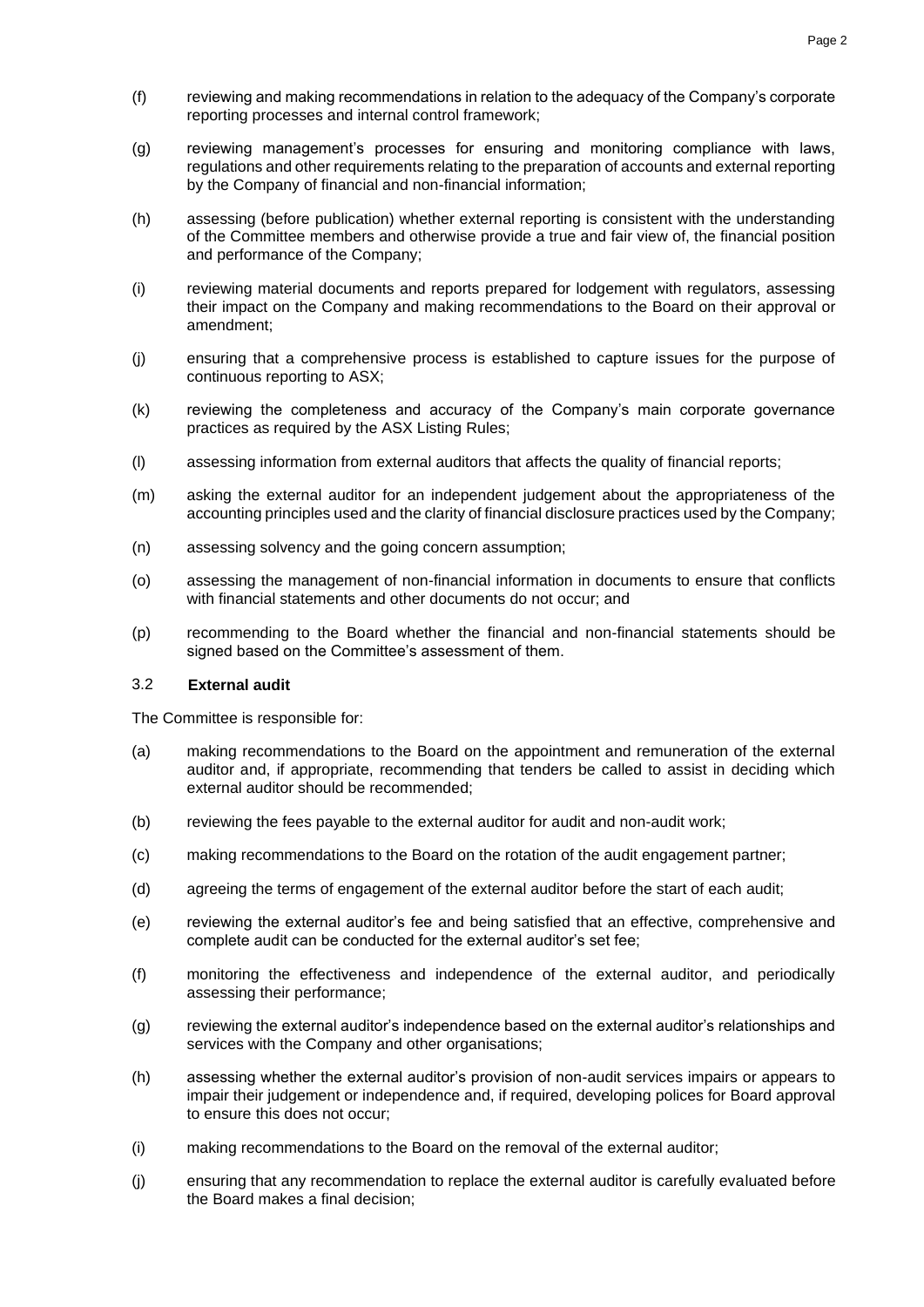- (k) inviting the external auditor to attend Committee meetings to review the audit plan, discuss audit results and consider the implications of external audit findings;
- (l) reviewing the scope and adequacy of the external audit, including identified risk areas and any additional procedures, with the external auditor on a periodic basis;
- (m) raising with the external auditor any specific points of divergence with the Company's management;
- (n) monitoring and examining management's response to the external auditor's findings and recommendations;
- (o) reviewing all representation letters signed by management and ensuring all information provided is complete and appropriate; and
- (p) meeting with the external auditor without management present at least once a year.

#### 3.3 **Risk management**

The Committee is responsible for:

- (a) preparing a risk profile that describes the material risks facing the Company including financial and non-financial matters;
- (b) regularly reviewing and updating the risk profile and ensuring the Company is operating with due regard to the risk appetite set by the Board and advise in each reporting period whether this review has taken place;
- (c) ensuring that the Company has an effective risk management system;
- (d) assessing and ensuring that there are internal controls for determining and managing key risk areas, such as, for example:
	- (i) non-compliance with laws, regulations, standards and best practice guidelines including industrial relations, occupational health and safety, environmental and trade practices laws (as relevant to the Company from time to time);
	- (ii) important judgements and accounting estimates;
	- (iii) business licence requirements;
	- (iv) litigation and claims;
	- (v) fraud and theft; and
	- (vi) relevant business risks not dealt with by other Board committees;
- (e) receiving reports concerning material and actual incidents within the risk areas above and ensuring that macro risks are reported to the Board at least annually;
- (f) conducting investigations of breaches or potential breaches of any internal controls, and incidents within the risk areas above, particularly in relation to accounts and financial reporting;
- (g) evaluating the independence of external auditors;
- (h) examining and evaluating the effectiveness of the external auditors and making improvements;
- (i) encouraging voluntary reporting by employees to the Committee of breaches of Company policies, and incidents within the risk areas above;
- (j) assessing existing controls that management has in place for unusual transactions or transactions with more than an accepted level of risk;
- (k) meeting periodically with key management, external auditors and compliance staff to understand the Company's control environment;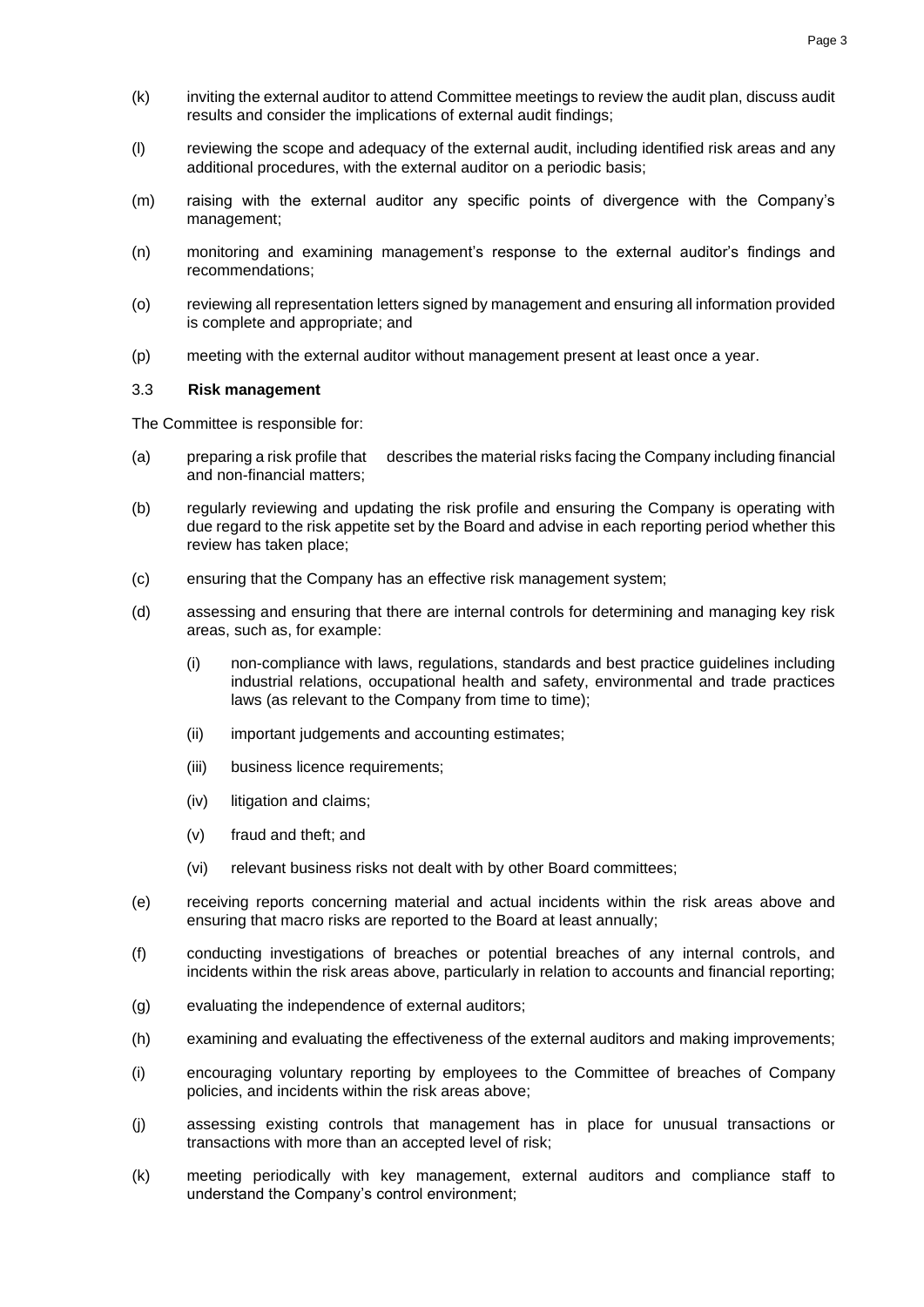- (l) overseeing the preparation of a summary of the main internal and external risk sources that could adversely affect the Company's prospects for future financial years, for inclusion in the operating and financial review section of the directors report; and
- (m) ensuring that the Company has appropriate internal audit systems and controls in place.

## 3.4 **Related party transactions**

The Committee is responsible for reviewing and monitoring the propriety of related party transactions.

## **4 Membership**

#### 4.1 **Composition and size the Committee will consist of:**

- (a) non-executive directors and other persons who have the technical expertise;
- (b) a majority of independent directors; and
- (c) at least three members; and
- (d) is chaired by an independent director, who is not the chair of the board.

Membership is reviewed periodically and re-appointment to the Committee is not automatic. Appointments and resignations are decided by the Board.

#### 4.2 **Chairperson**

The chairperson of the Committee must be an independent non-executive director who is not the chairperson of the Board.

The chairperson of the Committee is appointed by the Board. If, for a particular Committee meeting, the Committee chairperson is not present within 10 minutes of the nominated starting time of the meeting, the Committee may elect a chairperson for the meeting or reschedule the meeting.

### 4.3 **Technical expertise**

The Committee must be structured so that, between them, the members of the Committee should have the accounting and financial expertise and a sufficient understanding of the industry in which the Company operates, to be able to discharge the Committee's duties effectively.

## 4.4 **Skills development**

If the Committee chairperson approves, a Committee member may attend seminars or training related to the functions and responsibilities of the Committee at the Company's expense.

#### 4.5 **Commitment of Committee members**

Committee members must devote the necessary time and attention for the Committee to carry out its responsibilities.

At the first Committee meeting after their appointment and when the Board reviews Committee membership, each Committee member must confirm that they are able to devote sufficient time and attention to the Committee for the coming year.

#### 4.6 **Secretary**

The company secretary is the secretary of the Committee.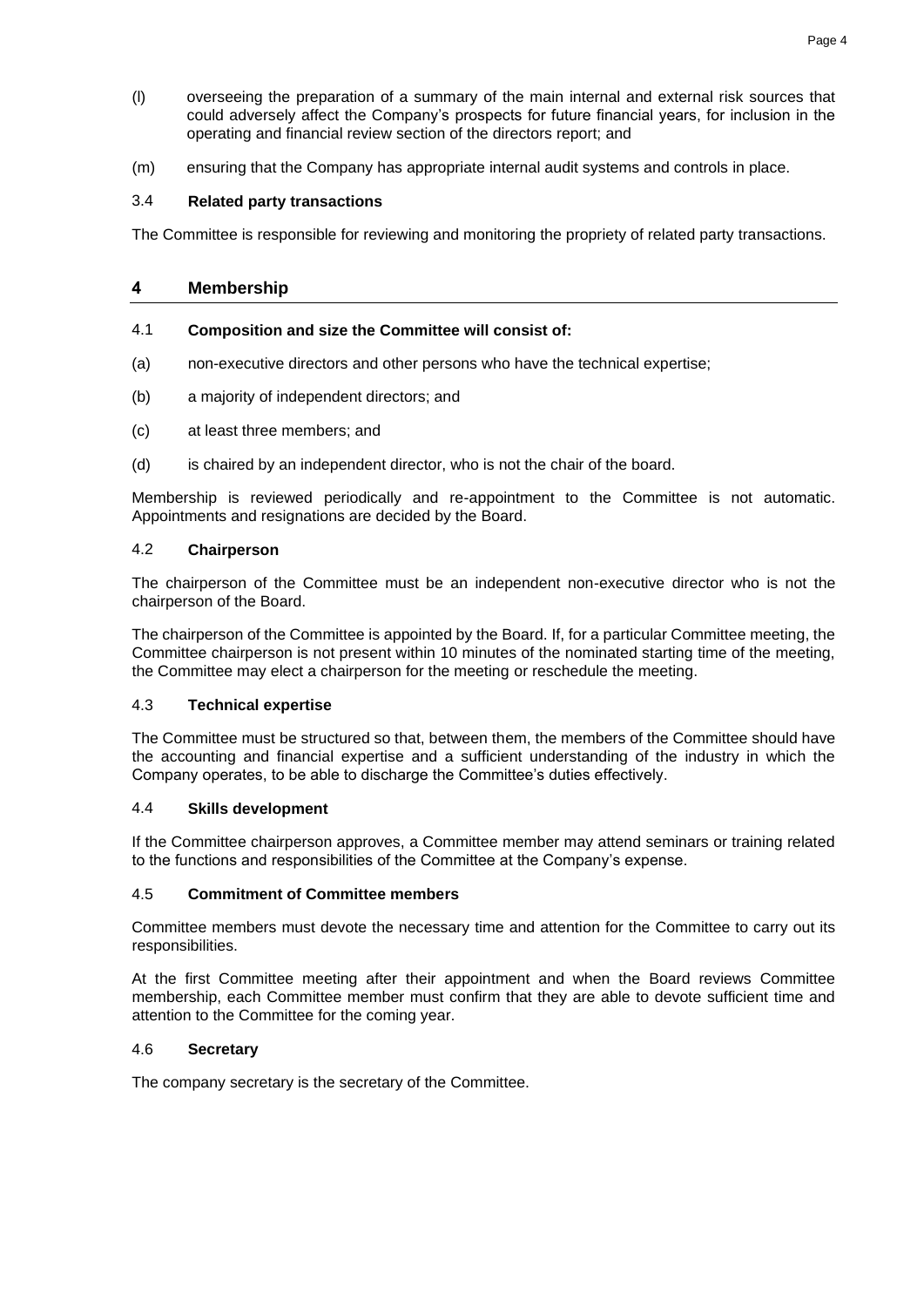## **5 Committee meetings and processes**

## 5.1 **Meetings**

Meetings and proceedings of the Committee are governed by the provisions in the Company's constitution regulating meetings and proceedings of the Board and committees of the Board in so far as they are applicable and not inconsistent with this charter.

The Committee must refer any matter of significant importance to the Board for its consideration and attention.

## 5.2 **Frequency and calling of meetings**

The Committee will meet as frequently as required to undertake its role effectively. The chairperson must call a meeting of the Committee if requested by any member of the Committee, the external auditor or the chairperson of the Board.

## 5.3 **Quorum**

Two directors constitute a quorum for meetings of the Committee.

## 5.4 **Attendance by management and advisors**

The managing director and the chief financial officer of the Company are expected to attend each scheduled meeting of the Committee and a standing invitation will be issued to the external auditors.

The Committee chairperson may also invite directors who are not members of the Committee, other senior managers and external advisors to attend meetings of the Committee. The Committee may request management and/or others to provide such input and advice as is required.

## 5.5 **Agenda and documents**

The chairperson of the Committee determines the meeting agenda after appropriate consultation.

The secretary distributes the agenda and any related documents to all Committee members and other attendees before each proposed meeting.

#### 5.6 **Access to information and advisors**

The chairperson of the Committee receives all reports between the external auditor and management.

The Committee has the authority to:

- (a) require management or others to attend meetings and to provide any information or advice that the Committee requires:
- (b) access the Company's documents and records;
- (c) obtain the advice of special or independent counsel, accountants or other experts, without seeking approval of the Board or management (where the committee considers that necessary or appropriate); and
- (d) access and interview management and external auditors (with or without management present).

#### 5.7 **Minutes**

The secretary will keep minute books to record the proceedings and resolutions of its meetings.

The chairperson of the Committee, or delegate, will report to the Board after each Committee meeting. Minutes of Committee meetings will be included in the papers for the next Board meeting after each Committee meeting.